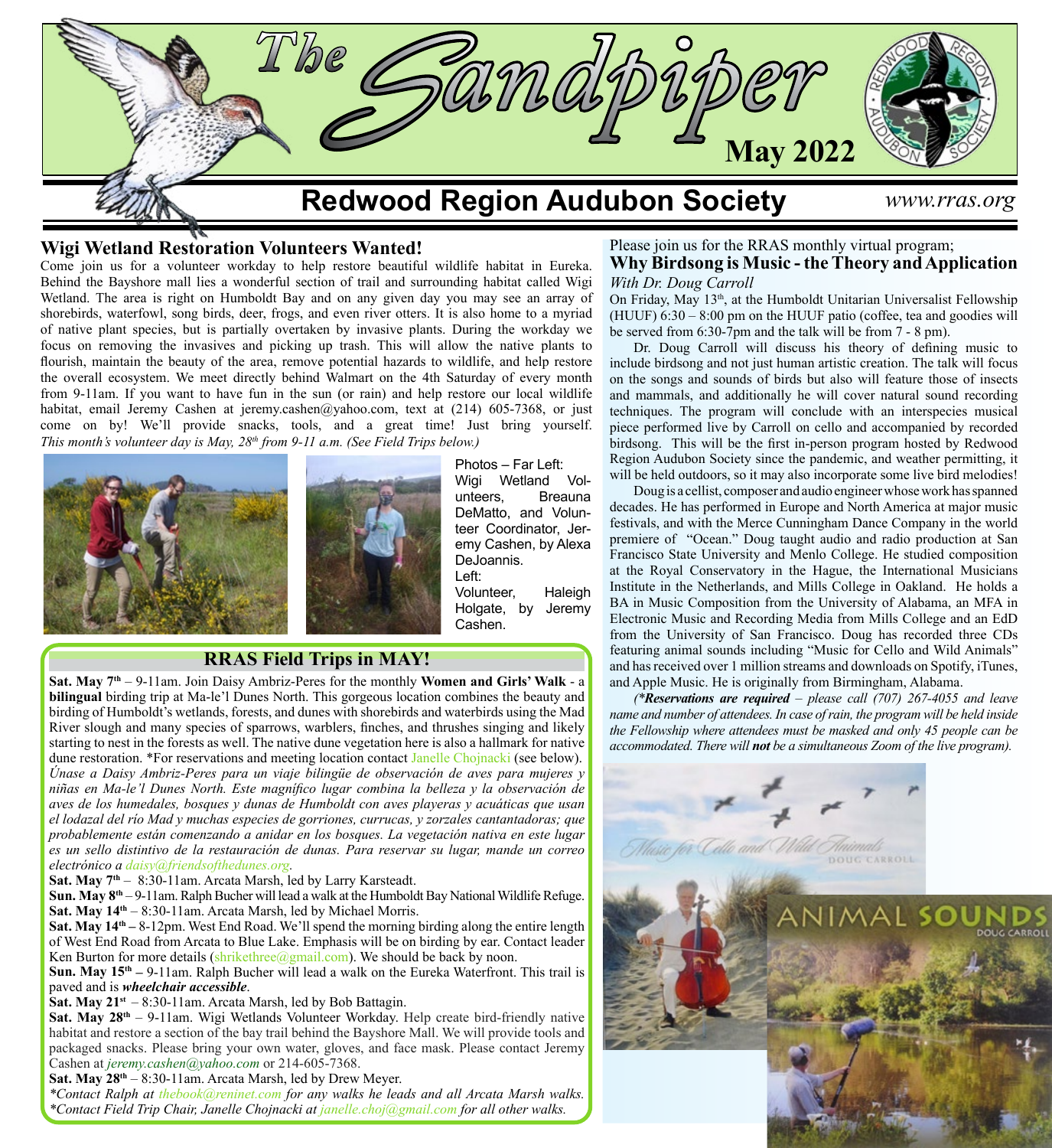### **CHAPTER LEADERS**:

| President - Gail Kenny gailgkenny@gmail.com |
|---------------------------------------------|
| Vice President - CJ Ralph 707-822-2015      |
| Secretary – Open.                           |
| Treasurer – Gary Friedrichsen 707-822-6543  |
| Past President – Hal Genger 707-499-0887    |
| DIRECTORS-AT-LARGE:                         |
|                                             |
|                                             |
|                                             |
|                                             |
| Sue Sniado sueandscott@suddenlink.net       |

### OTHER CHAPTER LEADERS:

| Conservation - Jim Clark 707-445-8311         |  |
|-----------------------------------------------|--|
| Eductn/Schlrshps - Denise Seeger 707-444-2399 |  |
| Membership - Ralph Bucher 707-499-1247        |  |
| eBird Liaison - Rob Fowler 707-839-3493       |  |
| Facebook – Cindy Moyer 707-822-1886           |  |
| <b>Field Trips</b>                            |  |
|                                               |  |
| - Janelle Chojnacki janelle.choj@gmail.com    |  |
| NEC Representative – CJ Ralph 707-822-2015    |  |
|                                               |  |
|                                               |  |
| Publicity - Denise Seeger 707-444-2399        |  |

#### THE SANDPIPER: Editor, Layout, & Design

| $-$ Gisèle Albertine giseleandco@gmail.com<br>- Proofreader/Copyeditor Pia Gabriel |  |
|------------------------------------------------------------------------------------|--|
| Historian - Gary Friedrichsen 707-822-6543                                         |  |
|                                                                                    |  |
|                                                                                    |  |

*The Sandpiper is published eleven times a year by* **Redwood Region Audubon Society P.O. Box 1054, Eureka, CA 95502.**

## **Spotlight on Denise Seeger**

*Interview by RRAS President, Gail Kenny* Denise has enthusiastically served RRAS for several years in many roles and although she is stepping down from the board, remains as a valuable volunteer. I chose to interview Denise out of appreciation for all she does. **Gail:** How did you get involved in RRAS?

**Denise:** I think it was in February 2014. Ken Burton asked if I wanted to be involved with the RRAS education committee. We had met through various environmental education activities when I worked with a Friends of the Dunes project called, "Share the Beach" doing Western Snowy Plover outreach, and then through my work at Humboldt Bay National Wildlife Refuge (HBNWR). I thought RRAS was a well-greased machine. It seemed like there were a bunch of volunteers doing really great things. I ended up joining the board. I have been the publicity chair, volunteer coordinator, and education committee chair. Due to other commitments, I recently resigned from the board but want to continue with the Education Committee because that is where my main interest is. I am honored to be part of RRAS. We are looking for a volunteer to take over our monthly publicity, so if anyone out there would like to help out RRAS, that would be fantastic! (Contact Gail Kenny at gailgkenny@gmail.com.)

**Gail:** What is your educational background and what got you interested in environmental education?

**Denise:** Growing up in Marin County, on Mount Tamalpais, I literally lived across the highway from Muir Woods. I didn't understand how fortunate I was until I Above: Denise Seeger, self-portrait.



## **President's Column**

*By Gail Kenny*

Spring will be in full swing by the time you read this. That means migrating and breeding birds and lots of wildflowers. I hope you get out and partake in the wonder and joy of exploring the natural world. Send in

your photos to *The Sandpiper* editor!

I got out for the March, Moonstone Beach Field Trip and Social hosted by our Field Trip Committee Chair, Janelle Chojnacki. It was a beautiful evening, and the event was well attended with a nice mix of folks. There were quite a few newer people including a fair number of wildlife students from Cal Poly Humboldt, along with some longtime RRAS members. The birding highlight was a dozen ravens hanging out together on the other side of Little River. It looked like they were having their own get together!

RRAS is planning our first in-person evening program since the COVID shut down, on Friday, May 13, outside in the garden at the Unitarian Church in Bayside. This should be a fun event with opportunities to socialize and hear some music played along with birdsong. See the front page of this Sandpiper for more information on the





program. I hope to see you there! This will be our last regular program evening meeting until September when we will start them up again in-person and/or hybrid with a zoom option.

RRAS has an opening for secretary. The main task of the secretary is to take and submit the minutes of our board of directors' meetings once a month. This is an easy task starting with the agenda and making notes regarding action items. We also are looking for a new publicity chair. The publicity chair mainly prepares the emailed press releases announcing our field trips, regular program meetings, and other events each month. Please contact me at [gailgkenny@gmail.com](http://gailgkenny@gmail.com) for more information if you are interested in helping with either of these tasks.



Spring has sprung – send us your photos! Above left: Rufous Hummingbird. Above right: Anna's Hummingbird chicks. Both photos submitted by Zsazsa Dallenbach.

### **Purple Martins Back at Blue Lake Hatchery!** *By Ralph Bucher*

Purple Martins return every year to the Mad River Fish Hatchery in Blue Lake to make their nests in the pipe ends of the protective structure that supports the cables hanging over the salmon runs.

This structure protects the fingerlings from birds who like to feed on the steelhead and salmon grown in the runs. In the past I've photographed four nests at the entrances, with young begging to be fed. I took this photo in April this year.

moved away. Not everybody has a national monument in their front yard. Many school field trips were to Audubon Canyon Ranch, Point Reyes, Angel Island and Muir Woods. I always thought it was cool that rangers got paid for taking people on hikes. I wondered how to go about doing that. In college I bounced around several disciplines and finally found Humboldt's natural resource planning and interpretation major. My career has included a lot of visitor services, volunteer management, and environmental education but I enjoy the education aspect the most. My birding interests really increased while working at HBNWR - kind of had to!

I became enamored at how charismatic birds are, and as representatives for their habitats. Birds make it easy to connect people to their environment. I think a lot of humans have forgotten that they are even part of nature. That's what you are always trying to do as an educator, find the pathway that connects people to information and experiences that will expand their understanding.

Gail: What was your first job after you graduated? **Denise:** I was a seasonal park aide at Humboldt Redwoods State Park during the summers while attending school. I continued as an interpretive specialist eventually becoming full time with the Humboldt Redwoods Interpretive Association. I got to work in that incredible place for 14 years. Time for a change led me back to school to study early childhood education and then the opportunity to work at Friends of the Dunes.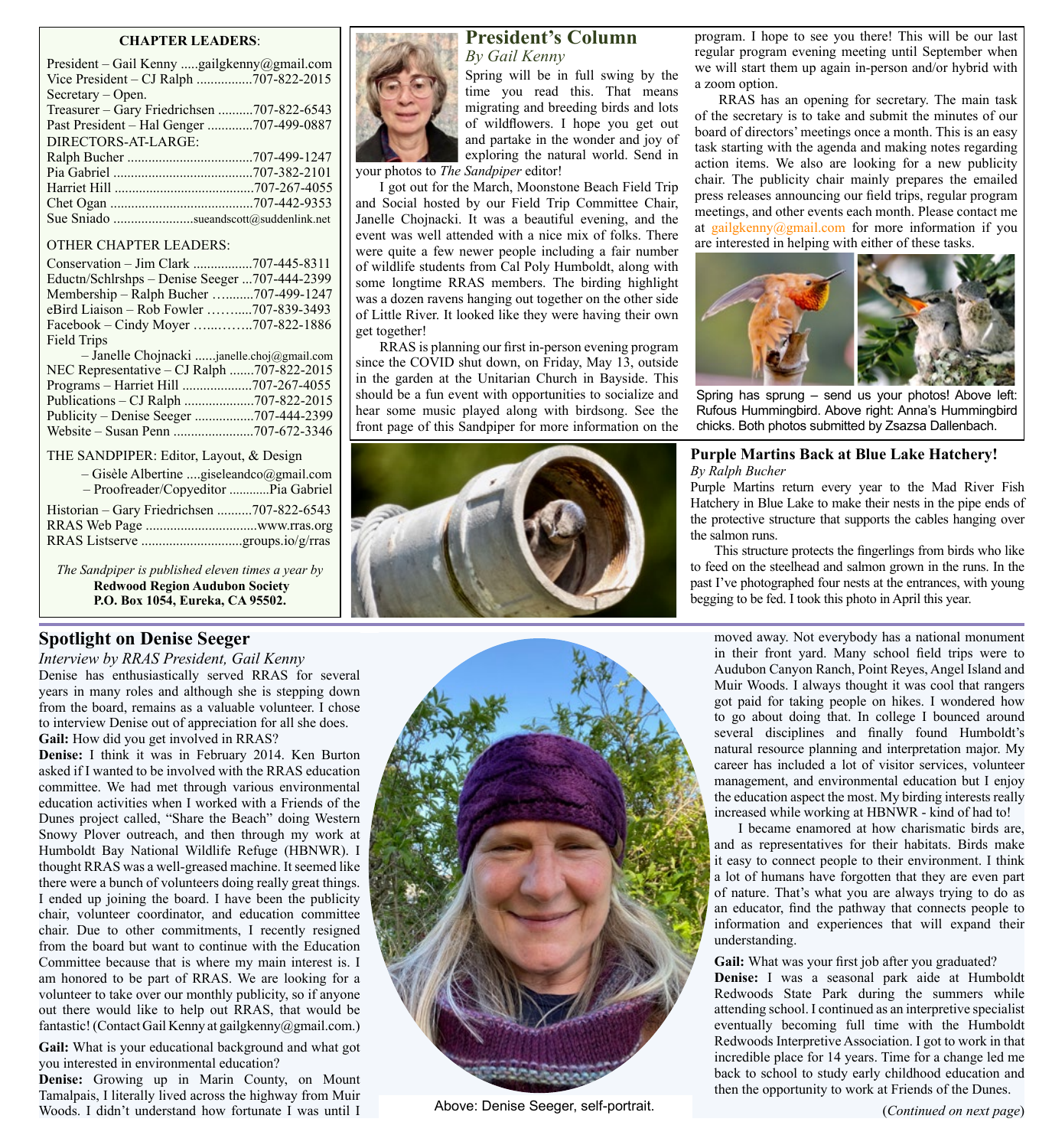## (*Denise Seeger – continued from previous page*)

#### Gail: Are you more of a generalist naturalist?

**Denise:** Yes. I have a holistic view. I am interested in every part of the natural world, observing it and learning about it every day, either at home in the garden or at work or in the field. When I notice something new or I am curious, I've got to learn more. I'm an amazed birdwatcher now, marveling at their adaptations and behaviors.

#### **Gail:** What is that feeling?

**Denise:** Wonder and joy. I respect and appreciate nature so much for its beauty, abundance, tenacity and resilience. Have you ever noticed horsetail fern growing up through asphalt or a crack in the sidewalk? Now there is some kind of power there. I see trees and I'm so grateful that they help us breathe. Thank you trees and all plants! I love being outdoors, especially with kids. They have open perspectives. Even in the face of environmental crisis, they generally choose to find the positive. They will randomly say something like "Did you know that evidence found in rocks and ancient lake beds suggest that birds evolved from small dinosaurs that survived the last environmental catastrophe?"

There are a lot of problems on Earth right now, but we are the solution. Our job is to work with, and for each other, and for the Earth. Now go outside! •

## PoetryZonePoetryZonePoetryZonePoetryZonePoet -

## *For Keeps*

Sun makes the day new. Tiny green plants emerge from earth. Birds are singing the sky into place.

There is nowhere else I want to be but here. I lean into the rhythm of your heart to see where it will take us.

We gallop into a warm, southern wind. I link my legs to yours and we ride together, Toward the ancient encampment of our relatives.

Where have you been? they ask. And what has taken you so long? That night after eating, singing, and dancing We lay together under the stars. We know ourselves to be part of mystery. It is unspeakable.

It is everlasting.

It is for keeps.

– Joy Harjo



Joy Harjo was appointed the new United States poet laureate in 2019. Born in Tulsa, Oklahoma, in 1951, Harjo is a member of the Mvskoke/Creek Nation. She is the author of several books of poetry, including An American Sunrise, (W. W. Norton, 2019), and Conflict Resolution for Holy Beings (W. W. Norton, 2015). She is a current chancellor of the Academy of American Poets and lives in Tulsa, Oklahoma. (Photo/copy reprinted from poets.org.)

## **Five years as an apprentice Steller's Jay**

*By Pia Gabriel*



It's hard to estimate how many thousands of hours I spent chasing, stalking, trapping, annoying, and enjoying Steller's Jays, all over the HSU campus and the Arcata streets, yards, and parks, in my effort to learn more about why they do what they do. I had convinced myself that I had trained this raucous neighborhood of jays.

A lot of them – most of them, in fact, were now showing up more often than not whenever I gave a specific whistle as I was filling strategically placed feeders with peanuts. These feeders were housed by friendly, curious, and very helpful folks throughout Arcata neighborhoods opening

their yards to me, my binoculars, and my observational data sheets. Many of those friendly folks regarded Steller's Jays as a general nuisance when my study began. Those little blue rascals show up at bird feeders, chasing away the smaller peeps and making a mess scattering the small seeds to get to the bigger prizes; they raid outdoor cat food and dog food bowls, and they'll enjoy the fruit of your hard labor in your orchard, picking at all the fruit until they find the one that's just perfectly ripe for their plucking.

Thanks to their unique social system where individual home-ranges overlap widely among neighboring pairs, you might get 6, 10, even 20 jays showing up for some ephemeral but particularly profitable food source in your yard, and the ensuing racket as individuals and pairs squabble over who gets which choice bits becomes overwhelming. But annoyance usually gave way to fascination with our little blue corvid neighbors once my friendly feeder hosts had learned to tell apart their resident and visiting jays by the colored leg bands I adorned them with.

Like me, they were picking up on the astounding variety of calls Steller's Jays give (from sex-specific "rattle" and "chink" calls, over soft warbling songs exchanged among mates, to startling mimic calls of resident raptors), and their behavioral adaptability and ingenuity that makes them so successful in human-built environments. Some cold January morning, one of my feeder hosts told me with amused excitement how she watched a shy young female learn how to dart into the feeder after her cantankerous mate is done "shopping" for the best, biggest peanut in the pile, and how she quickly chooses not one, but two peanuts at a time, which she artfully crosses over in her beak to be able to carry both of them off. Another enthusiastically helped me test the hypothesis that jays will adjust the distance they travel to cache a peanut based on who is watching: I suspected that they cache close to the feeder when they are alone, farther away when their mate is watching and might pilfer the cached prize, and make the greatest effort at concealing their cache (i.e., fly farthest away before caching) when an unrelated neighbor is present.

Turns out I was right! Jays are capable of considering the outcome of their action in relation to the assumed action of another animal – an accomplishment that behavioral ecologists consider as requiring a "theory of mind." Thousands of hours into watching goofy jay fledglings wander around in noisy juvenile bands and trying to figure out what a peanut is and how



to open it, or watching one of the oldest birds in "my flock" – a  $13+$  year old male – bring mating gifts of food to his mate of many years, and I never had a dull moment. I learned that some of them are homebodies, while others travel far and wide; that having a homebody for a mate when you are a homebody yourself is a good thing: similar personalities are better at rearing offspring together; that trapping a traveler is easier than trapping a homebody (and realized the conservation implications that come with differential trapping ability of different personality types…); among so many other fascinating details of their winged lives. I also figured out that these beautiful, boisterous little corvids had trained me just as much as I thought I had trained them. They trained my eyes, my ears, my patience, my curiosity, and my humility.

Above Left: Pia Gabriel works with a Steller's Jay. Above: Steller's Jays squabbling over peanuts. Both photos by Jeff Jacobsen.